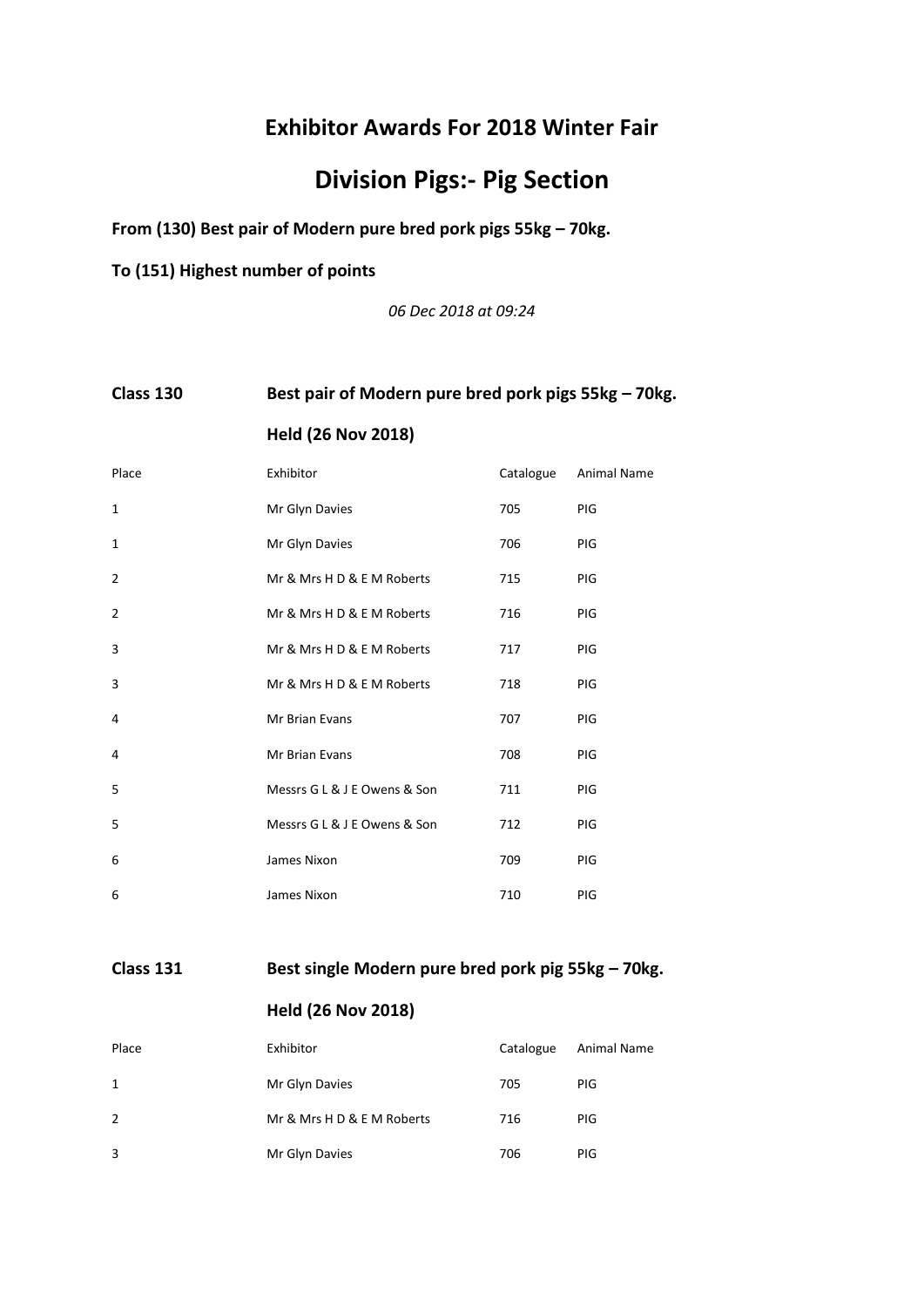| 4  | Mr & Mrs H D & E M Roberts | 717 | PIG |
|----|----------------------------|-----|-----|
| 5  | Mr & Mrs H D & E M Roberts | 715 | PIG |
| -6 | Mr & Mrs H D & E M Roberts | 718 | PIG |

**Class 132 Best pair of Modern pure bred cutter pigs 71kg – 85kg.**

#### **Held (26 Nov 2018)**

| Place          | Exhibitor                  | Catalogue | Animal Name |
|----------------|----------------------------|-----------|-------------|
| 1              | Mr & Mrs H D & E M Roberts | 719       | PIG.        |
| 1              | Mr & Mrs H D & E M Roberts | 720       | <b>PIG</b>  |
| $\overline{2}$ | D B M & R C M Davies       | 701       | <b>PIG</b>  |
| 2              | <b>DBM&amp;RCMDavies</b>   | 702       | <b>PIG</b>  |

## **Class 133 Best single Modern pure bred cutter pig 71kg – 85kg.**

## **Held (26 Nov 2018)**

| Place | Exhibitor                  | Catalogue | Animal Name |
|-------|----------------------------|-----------|-------------|
| 1     | Mr & Mrs H D & E M Roberts | 719       | PIG         |
| 2     | <b>DBM&amp;RCMDavies</b>   | 702       | PIG         |
| 3     | <b>DBM&amp;RCMDavies</b>   | 701       | PIG         |
| 4     | Mr & Mrs H D & E M Roberts | 720       | PIG         |

## **Class 134 Best pair of Modern pure bred bacon pigs 86kg – 105kg.**

## **Held (26 Nov 2018)**

| Place          | Exhibitor            | Catalogue | Animal Name |
|----------------|----------------------|-----------|-------------|
| $\mathbf{1}$   | D B M & R C M Davies | 703       | <b>PIG</b>  |
| 1              | D B M & R C M Davies | 704       | <b>PIG</b>  |
| $\overline{2}$ | David Pryce          | 713       | <b>PIG</b>  |
| $\overline{2}$ | David Pryce          | 714       | PIG         |

**Class 135 Best single Modern pure bred bacon pig 86kg – 105kg.**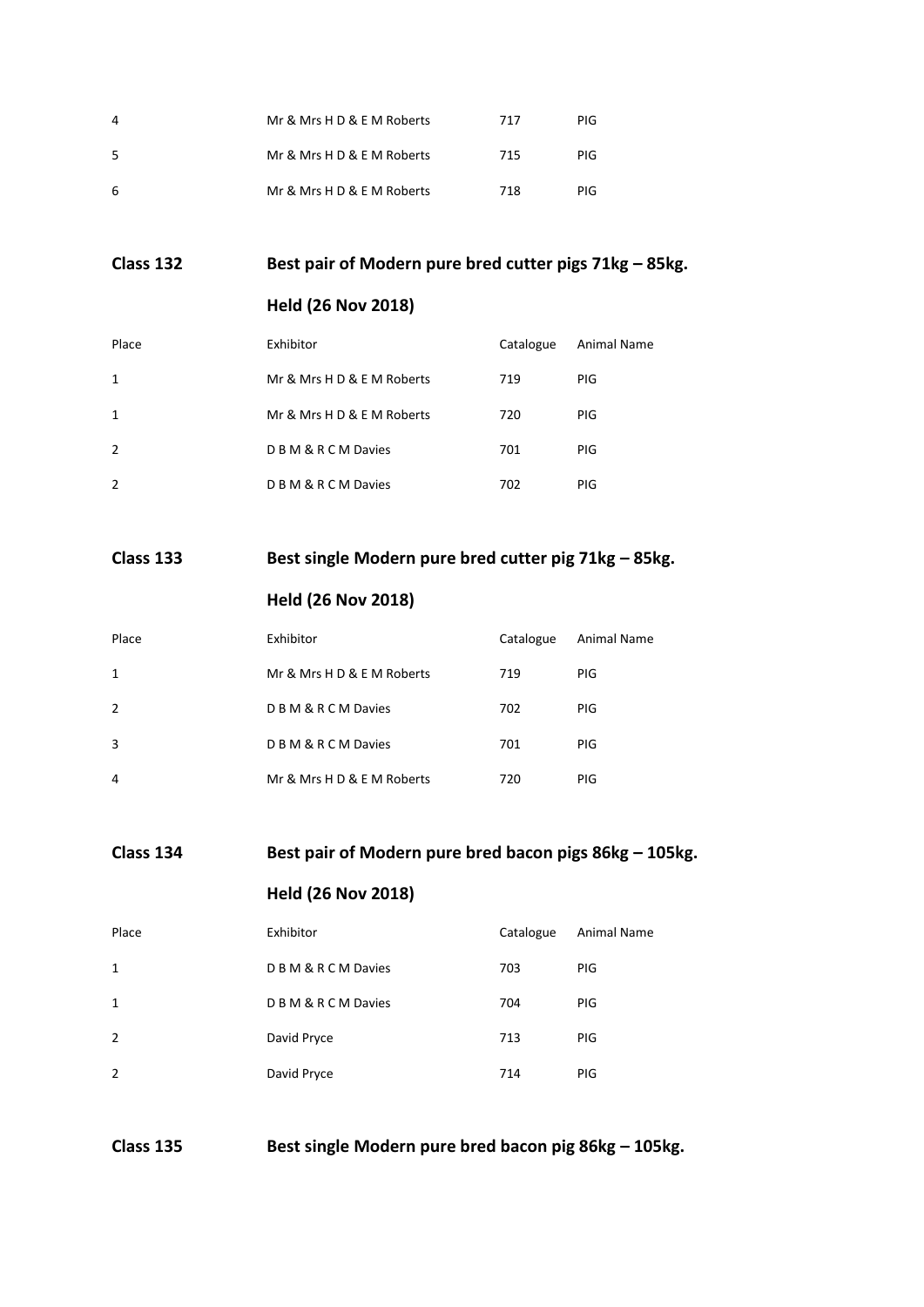## **Held (26 Nov 2018)**

| Place          | Exhibitor                  | Catalogue | <b>Animal Name</b> |
|----------------|----------------------------|-----------|--------------------|
| 1              | D B M & R C M Davies       | 704       | <b>PIG</b>         |
| $\overline{2}$ | D B M & R C M Davies       | 703       | <b>PIG</b>         |
| 3              | David Pryce                | 713       | <b>PIG</b>         |
| 4              | David Pryce                | 714       | <b>PIG</b>         |
| 5              | Mr & Mrs H D & E M Roberts | 725       | <b>PIG</b>         |

## **Class 136 Best pair of Traditional pure-bred pork pigs 55kg – 70kg.**

## **Held (26 Nov 2018)**

| Place          | Exhibitor                      | Catalogue | <b>Animal Name</b> |
|----------------|--------------------------------|-----------|--------------------|
| $\mathbf{1}$   | Miss Elizabeth Rees            | 740       | <b>PIG</b>         |
| $\mathbf{1}$   | Miss Elizabeth Rees            | 741       | <b>PIG</b>         |
| $\overline{2}$ | Miss Elizabeth Rees            | 738       | <b>PIG</b>         |
| $\overline{2}$ | Miss Elizabeth Rees            | 739       | <b>PIG</b>         |
| 3              | Miss Elizabeth Rees            | 736       | <b>PIG</b>         |
| 3              | Miss Elizabeth Rees            | 737       | <b>PIG</b>         |
| 4              | Miss Catherine Nicholas        | 728       | <b>PIG</b>         |
| 4              | <b>Miss Catherine Nicholas</b> | 729       | <b>PIG</b>         |

## **Class 137 Best single Traditional pure-bred pork pig 55kg – 70kg.**

| Place          | Exhibitor               | Catalogue | <b>Animal Name</b> |
|----------------|-------------------------|-----------|--------------------|
| 1              | Miss Elizabeth Rees     | 740       | <b>PIG</b>         |
| $\overline{2}$ | Miss Elizabeth Rees     | 741       | <b>PIG</b>         |
| 3              | Miss Elizabeth Rees     | 739       | <b>PIG</b>         |
| 4              | Miss Elizabeth Rees     | 737       | <b>PIG</b>         |
| 5              | Miss Elizabeth Rees     | 738       | <b>PIG</b>         |
| 6              | Miss Catherine Nicholas | 729       | <b>PIG</b>         |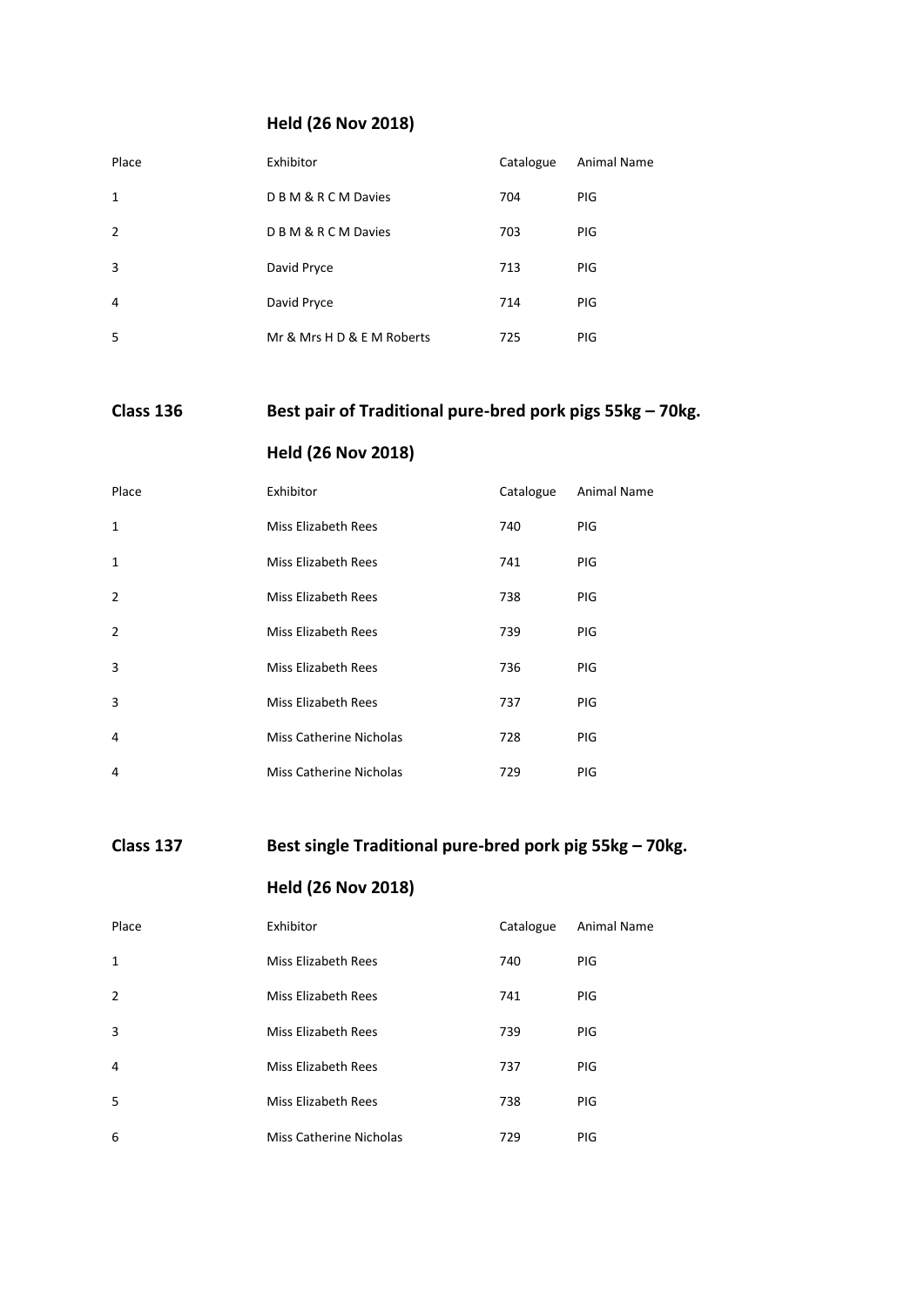#### **Class 138 Best pair of Traditional pure-bred cutter pigs 71kg – 85kg.**

#### **Held (26 Nov 2018)**

| Place        | Exhibitor                       | Catalogue | Animal Name |
|--------------|---------------------------------|-----------|-------------|
| $\mathbf{1}$ | David Perkins and Lucy Georgiou | 734       | <b>PIG</b>  |
| $\mathbf{1}$ | David Perkins and Lucy Georgiou | 735       | <b>PIG</b>  |
| 2            | Miss Catherine Nicholas         | 730       | <b>PIG</b>  |
| 2            | Miss Catherine Nicholas         | 731       | PIG.        |

#### **Class 139 Best single Traditional pure-bred cutter pig 71kg – 85kg.**

#### **Held (26 Nov 2018)**

| Place | Exhibitor                       | Catalogue | Animal Name |
|-------|---------------------------------|-----------|-------------|
| 1     | David Perkins and Lucy Georgiou | 735       | PIG         |
| 2     | David Perkins and Lucy Georgiou | 734       | <b>PIG</b>  |
| 3     | Miss Catherine Nicholas         | 731       | PIG         |
| 4     | Miss Catherine Nicholas         | 730       | <b>PIG</b>  |
| .5    | Miss Catherine Nicholas         | 733       | PIG         |

#### **Class 140 Best pair of Traditional pure-bred bacon pigs 86kg – 105kg.**

|  |  |  | <b>Held (26 Nov 2018)</b> |
|--|--|--|---------------------------|
|--|--|--|---------------------------|

| Exhibitor<br>Place<br>Catalogue Animal Name |
|---------------------------------------------|
|---------------------------------------------|

No Results

**Class 141 Best single Traditional pure-bred bacon pig 86kg – 105kg.**

#### **Held (26 Nov 2018)**

| Place | Exhibitor               |     | Catalogue Animal Name |
|-------|-------------------------|-----|-----------------------|
|       | Miss Catherine Nicholas | 732 | PIG.                  |

# **Class 142 Best pair of cross-bred Modern or Traditional pork pigs 55kg – 70kg.**

| Place | Exhibitor | Catalogue | Animal Name |
|-------|-----------|-----------|-------------|
|       |           |           |             |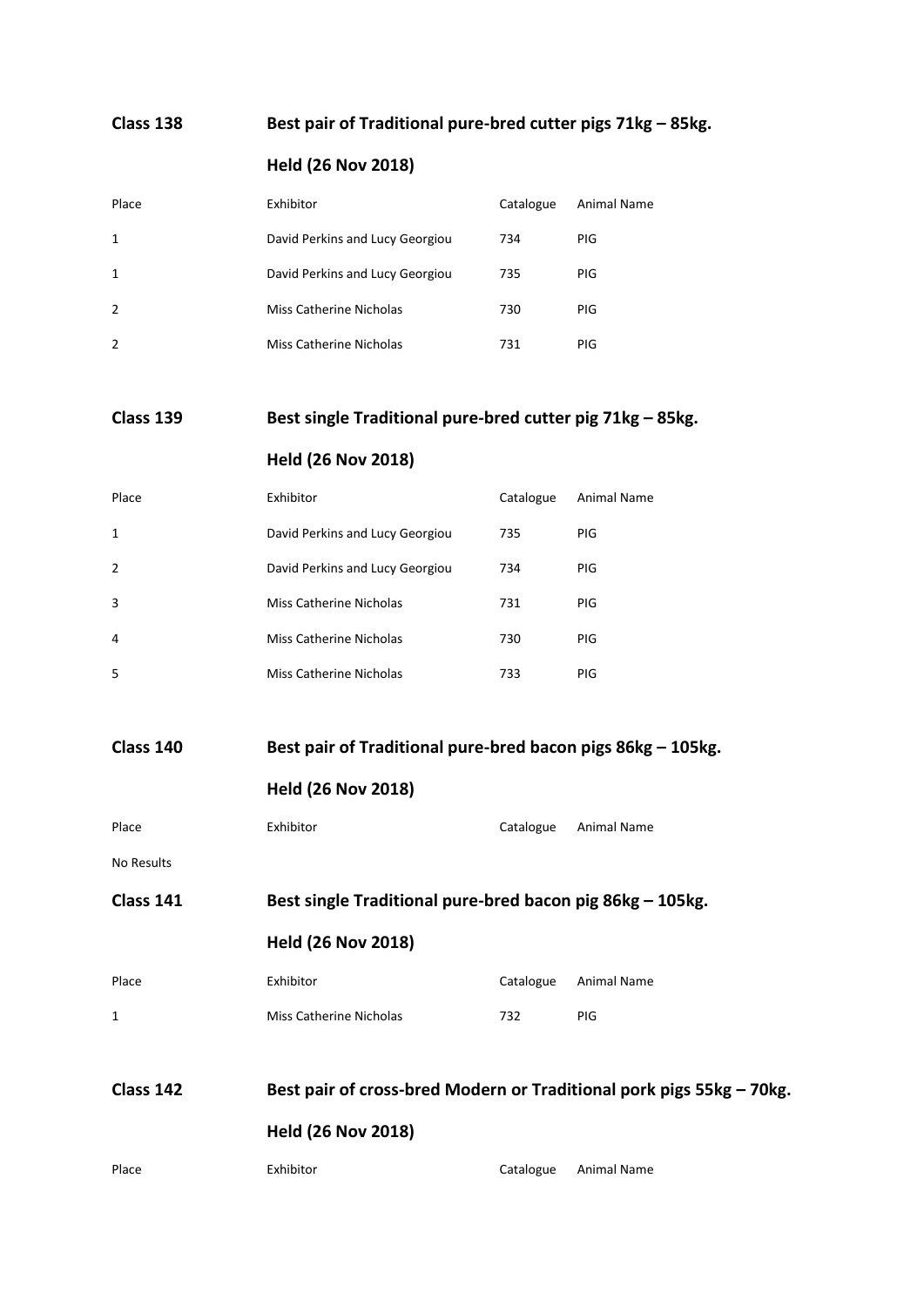| 1              | Mr Myrddin James         | 748 | PIG        |
|----------------|--------------------------|-----|------------|
| 1              | Mr Myrddin James         | 749 | <b>PIG</b> |
| $\overline{2}$ | <b>DBM&amp;RCMDavies</b> | 742 | <b>PIG</b> |
| $\overline{2}$ | D B M & R C M Davies     | 743 | PIG        |

## **Class 143 Best single cross-bred Modern or Traditional pork pig 55kg – 70kg.**

#### **Held (26 Nov 2018)**

| Place          | Exhibitor            | Catalogue | <b>Animal Name</b> |
|----------------|----------------------|-----------|--------------------|
| 1              | Mr Myrddin James     | 749       | <b>PIG</b>         |
| $\overline{2}$ | Mr Myrddin James     | 748       | <b>PIG</b>         |
| 3              | D B M & R C M Davies | 742       | <b>PIG</b>         |
| 4              | D B M & R C M Davies | 743       | PIG                |

## **Class 144 Best pair of cross-bred Modern or Traditional cutter pigs 71kg – 85kg.**

## **Held (26 Nov 2018)**

| Place          | Exhibitor            | Catalogue | Animal Name |
|----------------|----------------------|-----------|-------------|
| 1              | Mr Myrddin James     | 750       | PIG         |
| $\mathbf{1}$   | Mr Myrddin James     | 751       | PIG         |
| 2              | D B M & R C M Davies | 744       | PIG         |
| $\overline{2}$ | D B M & R C M Davies | 745       | PIG         |

**Class 145 Best single cross-bred Modern or Traditional cutter pig 71kg – 85kg.**

| Place          | Exhibitor            | Catalogue | <b>Animal Name</b> |
|----------------|----------------------|-----------|--------------------|
| $\mathbf{1}$   | Mr Myrddin James     | 751       | <b>PIG</b>         |
| $\overline{2}$ | Mr Myrddin James     | 750       | <b>PIG</b>         |
| 3              | D B M & R C M Davies | 745       | <b>PIG</b>         |
| $\overline{4}$ | D B M & R C M Davies | 744       | PIG                |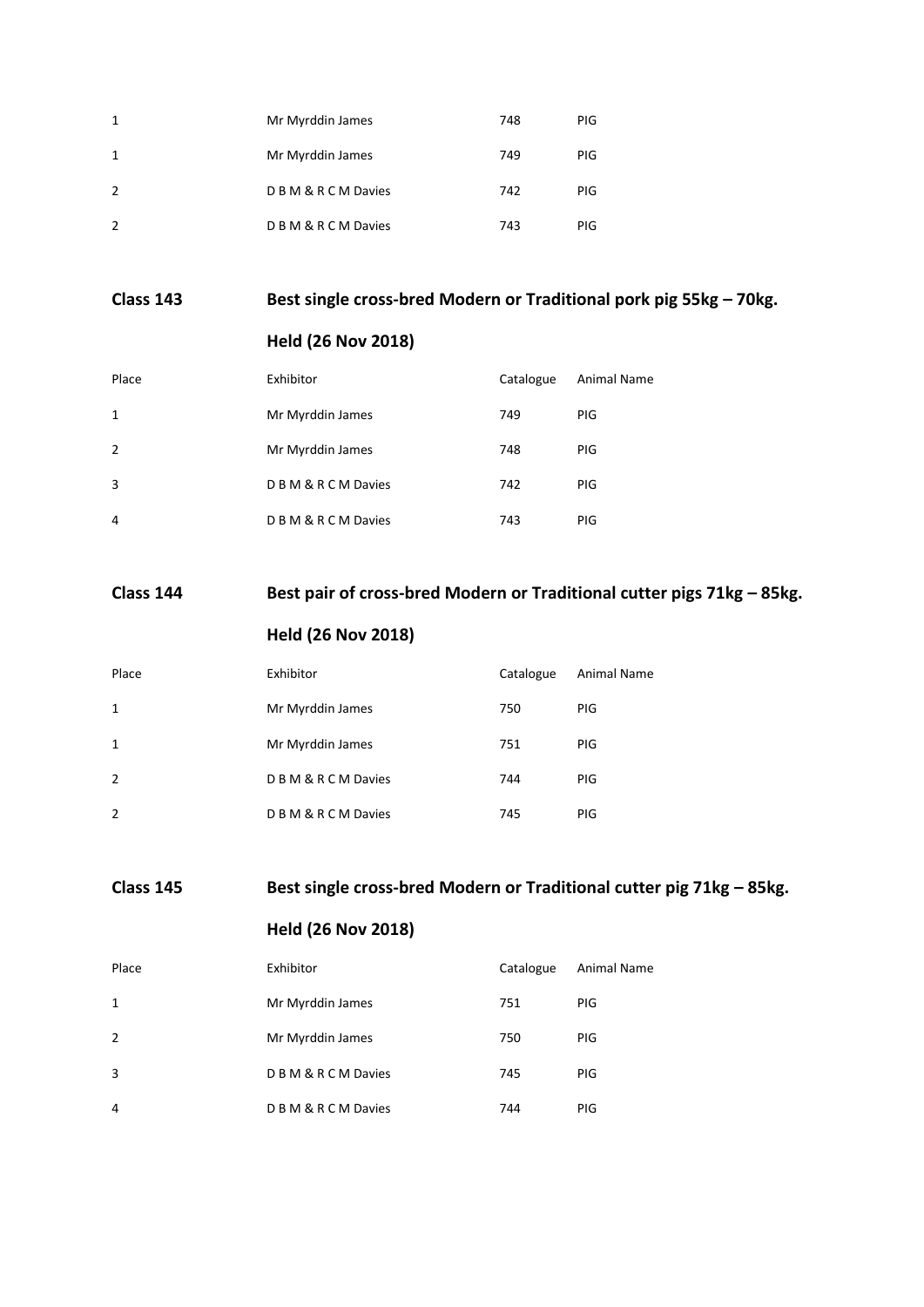**Class 146 Best pair of cross-bred Modern or Traditional bacon pigs 86kg – 105kg.**

## **Held (26 Nov 2018)**

| Place          | Exhibitor            | Catalogue | <b>Animal Name</b> |
|----------------|----------------------|-----------|--------------------|
| 1              | Mr Myrddin James     | 752       | PIG                |
| 1              | Mr Myrddin James     | 753       | <b>PIG</b>         |
| $\overline{2}$ | D B M & R C M Davies | 746       | <b>PIG</b>         |
| $\overline{2}$ | D B M & R C M Davies | 747       | PIG                |

## **Class 147 Best single cross-bred Modern or Traditional bacon pig 86kg – 105kg.**

### **Held (26 Nov 2018)**

| Place          | Exhibitor            | Catalogue | <b>Animal Name</b> |
|----------------|----------------------|-----------|--------------------|
| $\mathbf{1}$   | D B M & R C M Davies | 746       | <b>PIG</b>         |
| $\overline{2}$ | Mr Myrddin James     | 752       | <b>PIG</b>         |
| 3              | Mr Myrddin James     | 753       | <b>PIG</b>         |
| 4              | D B M & R C M Davies | 747       | <b>PIG</b>         |
|                |                      |           |                    |

#### **Class 148 Best Manufacturing Sow Any Breed or Cross**

#### **Held (26 Nov 2018)**

| Place          | Exhibitor            | Catalogue | <b>Animal Name</b> |
|----------------|----------------------|-----------|--------------------|
| $\mathbf{1}$   | D B M & R C M Davies | 755       | <b>PIG</b>         |
| $\overline{2}$ | Mr Huw Glyn Williams | 760       | <b>PIG</b>         |
| 3              | Mr Huw Glyn Williams | 759       | <b>PIG</b>         |
| 4              | D B M & R C M Davies | 754       | <b>PIG</b>         |
| 5              | Mr Glyn Davies       | 756       | <b>PIG</b>         |
| 6              | Mr David Lang        | 757       | PIG                |

| Class 149 | <b>Supreme Champion Pair of Pigs</b> |  |
|-----------|--------------------------------------|--|
|           | . . <b>. . <i>.</i> .</b>            |  |

| Place<br>Exhibitor |  | Catalogue Animal Name |
|--------------------|--|-----------------------|
|--------------------|--|-----------------------|